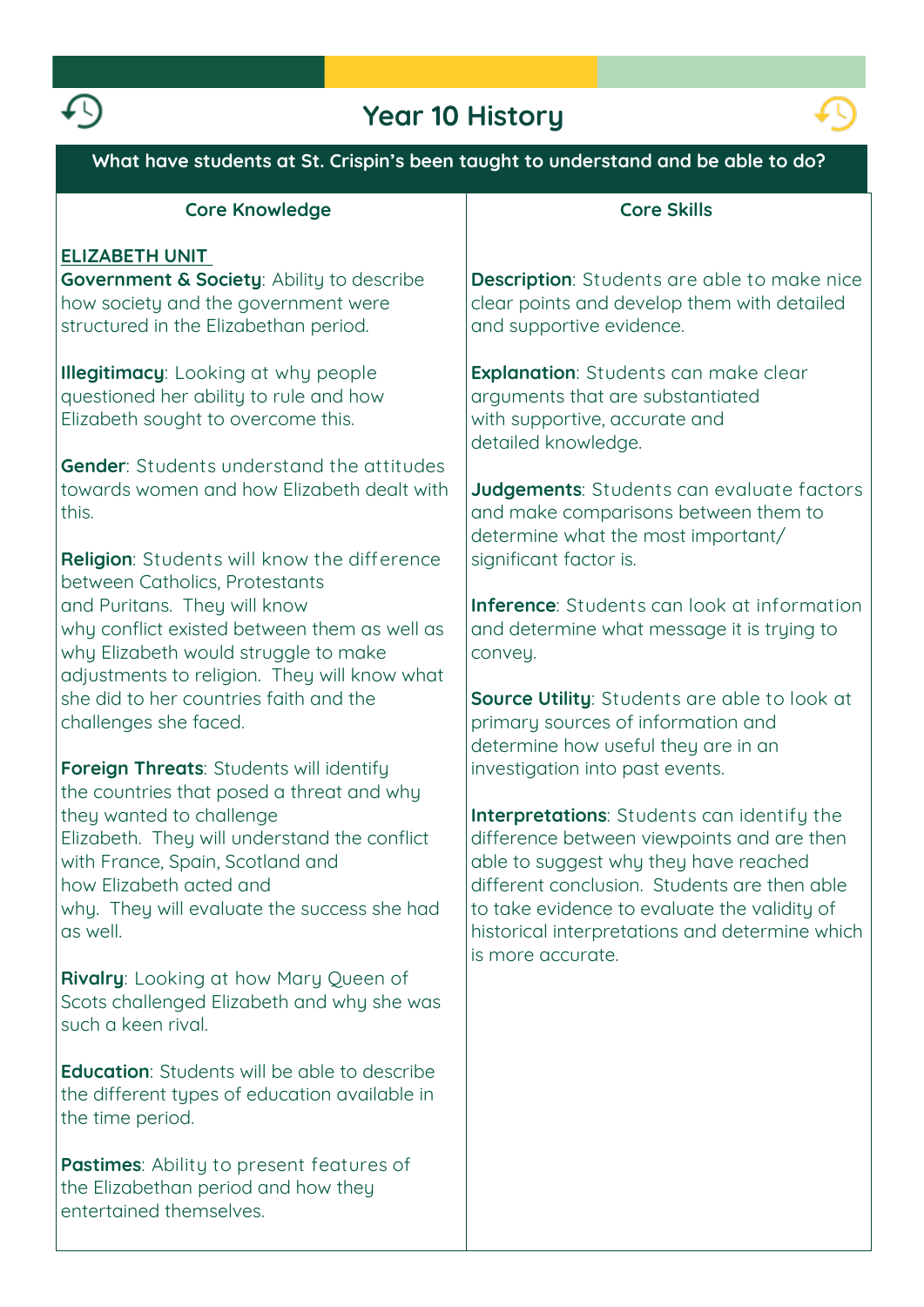

### **Year 10 History continued**



### **What have students at St. Crispin's been taught to understand and be able to do?**

**Exploration & Circumnavigation: Students look at the dangers involved in sea travel but give clear reasons why it appealed to the population.**

**They chart Drake's journey around the world and are able to give reasons for its success.**

**Colonization: Students identify reasons for wanting to expand but consider the difficulties of establishing a colony.**

**Rebellion & Plots: Knowing different challenges Elizabeth faced, what they wanted to achieve, their methods and how they were discovered and the consequences of being caught.** 

**Armada: Knowing how the conflict between Spain and England began and how the Armada was defeated.**

#### **GERMANY UNIT**

**Constitution: Ability to give pros and cons to the new system of German government.**

**Political Parties: Students understand that there are extremists and are able to identify difference between left and right wing.**

**Putsch: Students explain case studies of political uprising and know how each was dealt with.**

**Hyperinflation: Understanding how financial burdens plummeted Germany into turmoil. Looking at the winner and losers of financial devastation and how to overcome it.**

**Recovery: Students give different ways that the challenges Germany faced were overcome in culture, politics, finances and foreign relations.**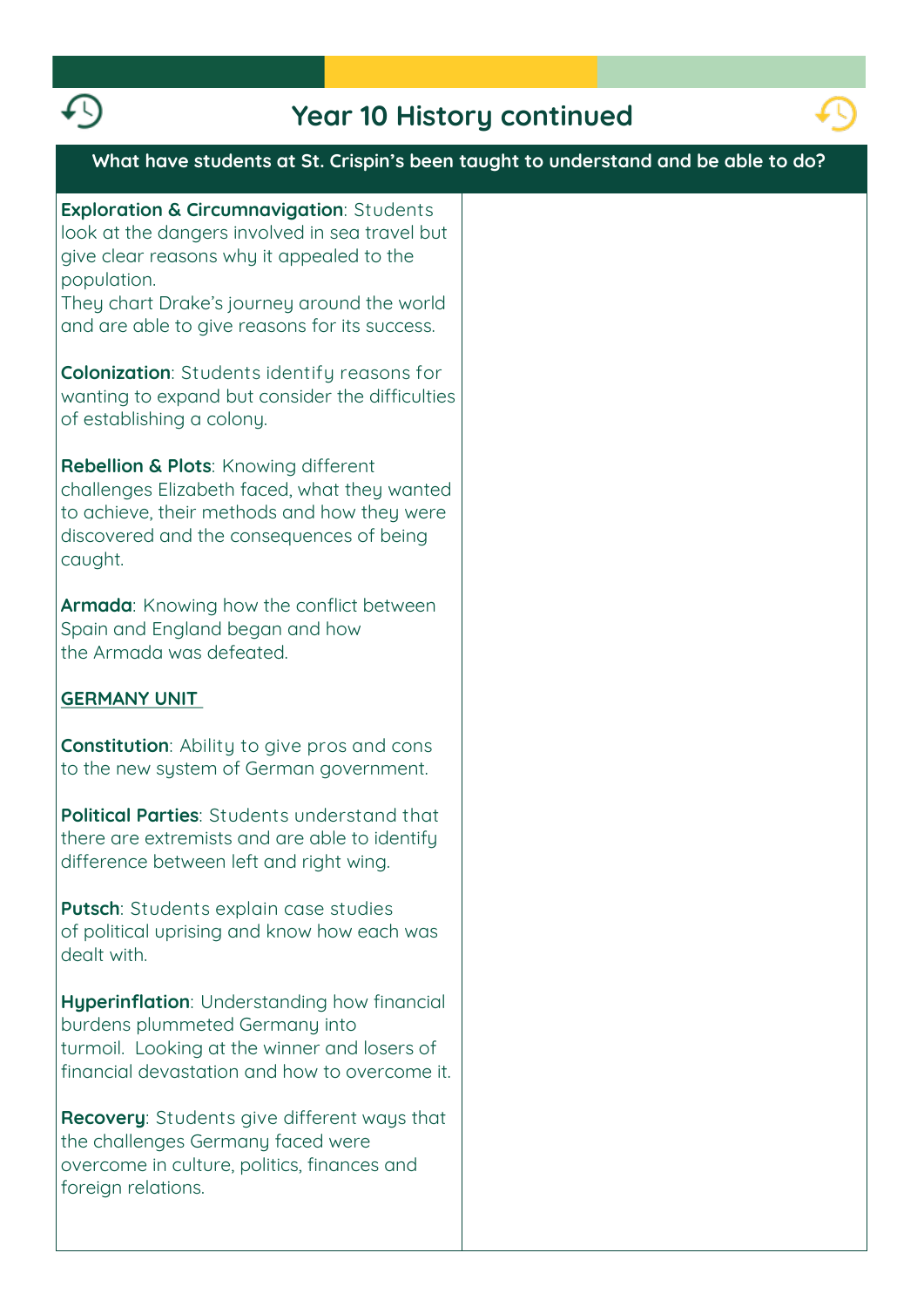

## **Year 10 History continued**



**Both of our topics are split into units. The Elizabeth topic has three parts to it and the Germany has four parts. Before each test a revision session is delivered to students so that they can learn different revision techniques.**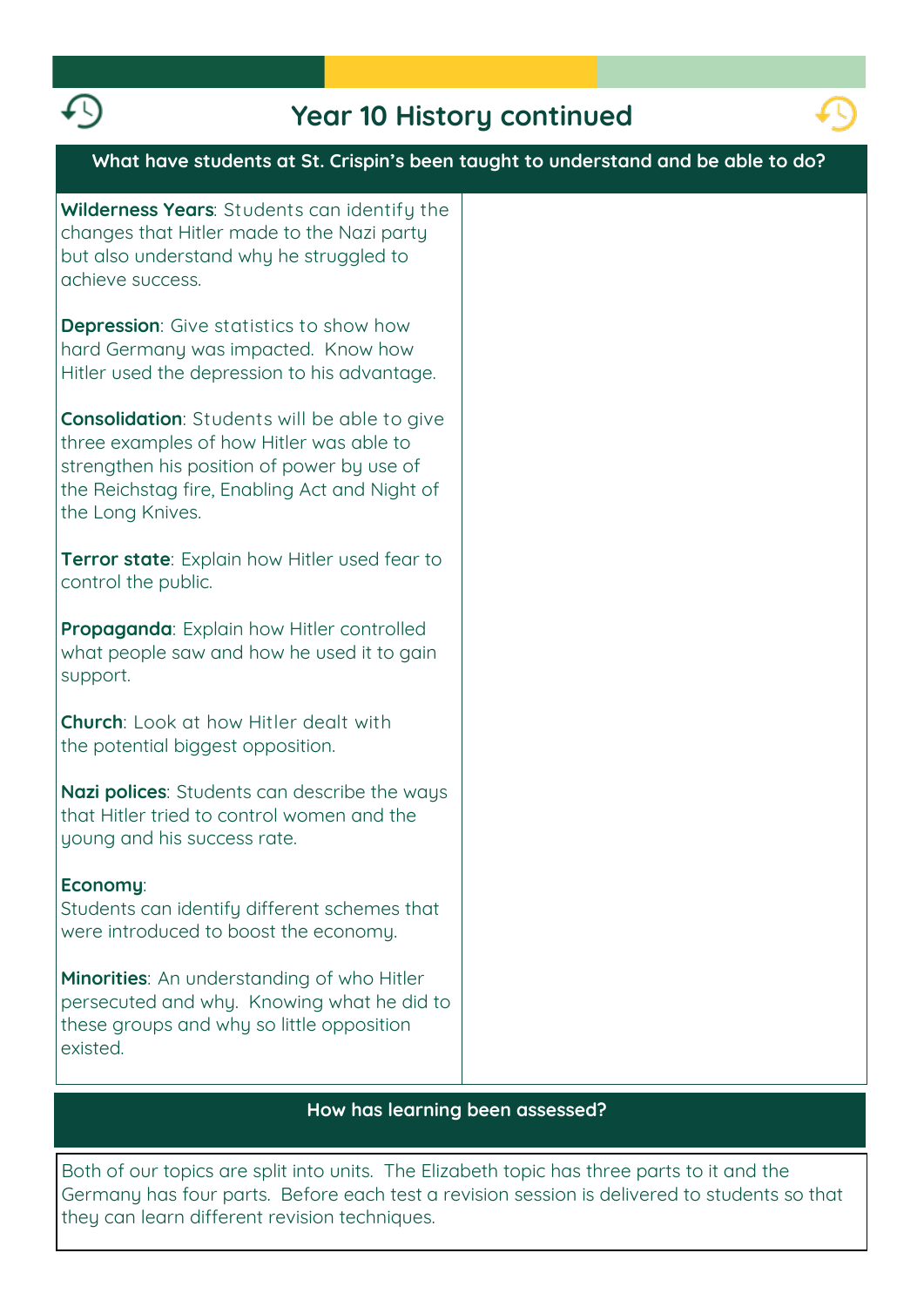

### **Year 10 History continued**



#### **How has learning been assessed?**

#### **The tests are as follows:**

### **End of Unit Test 1:**

**ELIZABETH: Students are guided through the paper by their teacher. There are no timed conditions and books are allowed. The answers have been partially completed and students are expected, following advice, to complete the questions.**

**GERMANY: Students are given a walking talking mock. They are shown a full exam paper. Students are given multiple answers and need to select which one they think best matches the answer.**

### **End of Unit Test 2:**

**ELIZABETH: Students are told the questions in advance and allowed to plan for them. Students then sit the exam in timed conditions in the classroom. GERMANY: Students are tested only on 2/6 questions. This assessment is carried out in timed conditions in classrooms.**

#### **End of Unit Test 3:**

**ELIZABETH: Students are given a sheet which has a list of possible questions for the topic. Any of those questions could be chosen for students to complete in timed conditions in class.**

**GERMANY: Students are guided through 4/6 questions by their teacher. There are no timed conditions and books are allowed. The answers have been partially completed and students are expected, following advice, to complete the questions.**

#### **End of Unit Test 4:**

**GERMANY: Students are tested on 4/6 questions. This assessment is carried out in timed conditions in classrooms.**

**MOCKS: Students will complete a mock paper for Germany and Elizabeth in Year 10 which is in timed conditions and is sat in the main school hall as part of a formal mock process.**

### **What is coming up in the following year?**

#### **Elizabethan England 1558-1588**

**In 1558 at the age of 25, Elizabeth became Queen of England. Students will look at how this young woman overcame the challenges of gender, illegitimacy and debt to become one of the most successful monarchs of all time, including defeating an Armada.**

**Government, society & religion: In the first Unit students will look at the problems that faced Elizabeth. A woman in a man's world, a country of a different faith to her and a second cousin eager to steal the throne from her. Students will see how Elizabeth established herself on the throne and manage to convert her country from Catholic to Protestant, but not without its consequences.**

**Age of Society & Exploration: Students will discover what it was like to be an Elizabethan. How did they spend their time, why were so many people poor and what did they do about it? They will look at the dangers of exploration but the huge rewards that came with it too and how Britain tried to establish itself on a world stage.**